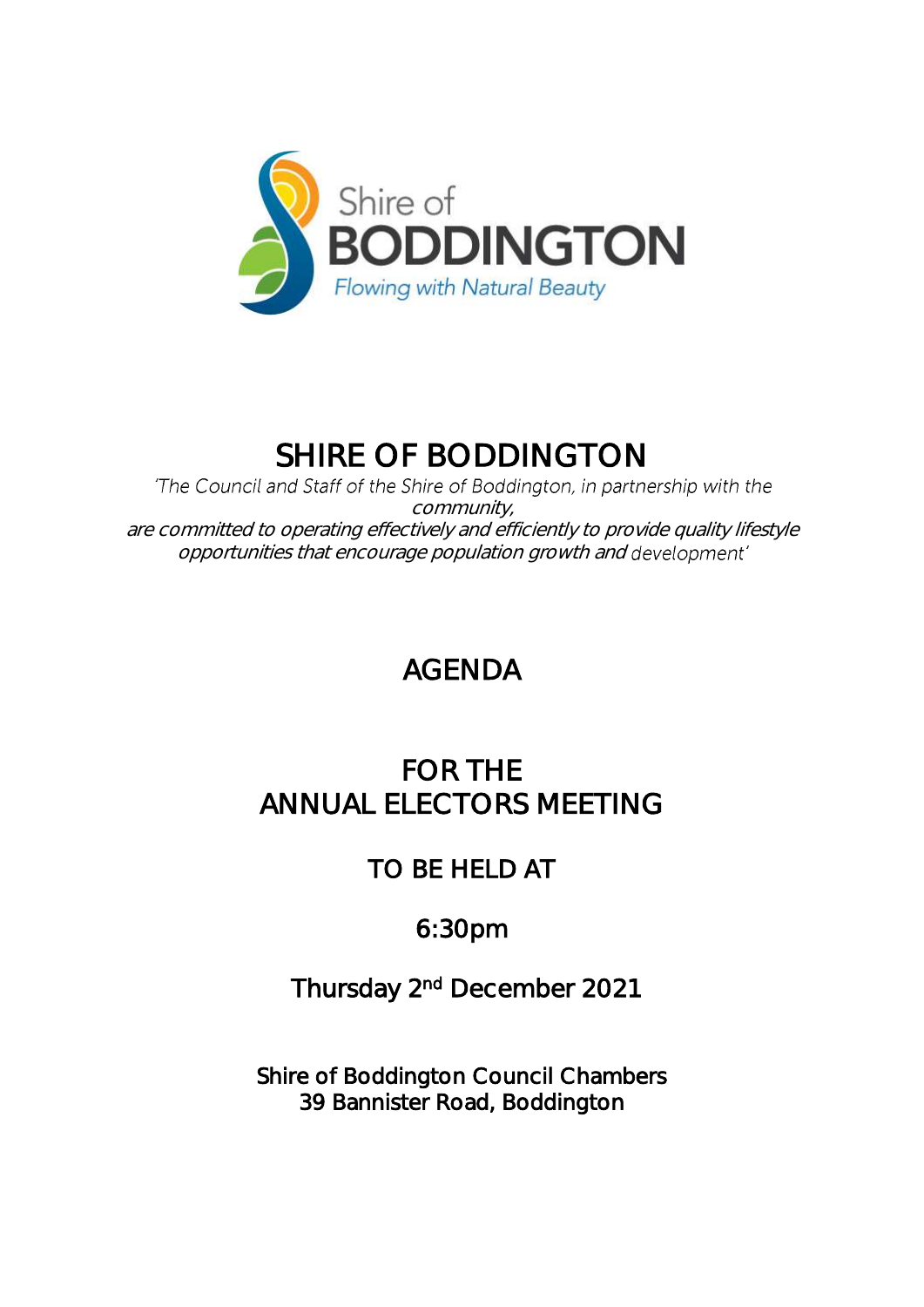#### DISCLAIMER

No responsibility whatsoever is implied or accepted by the Shire of Boddington for any act, Omission or statement or intimation occurring during Council/Committee meetings or during formal/informal conversations with staff. The Shire of Boddington disclaims any liability for any loss whatsoever and howsoever caused arising out of reliance by any person or legal entity on any such act, omission or statement or intimation occurring during Council

/Committee meetings or discussions. Any person or legal entity who acts or fails to act in reliance upon any statement does so at that person's or legal entity's own risk.

In particular and without derogating in any way from the broad disclaimer above, in any discussion regarding any planning application or application for a licence, any statement or limitation of approval made by a member or officer of the Shire of Boddington during the course of any meeting is not intended to be and is not taken as notice or approval from the Shire of Boddington. The Shire of Boddington warns that anyone who has an application lodged with the Shire of Boddington must obtain and only should rely on WRITTEN CONFIRMATION of the outcome of the application, and any conditions attaching to the decision made by the Shire of Boddington in respect of the application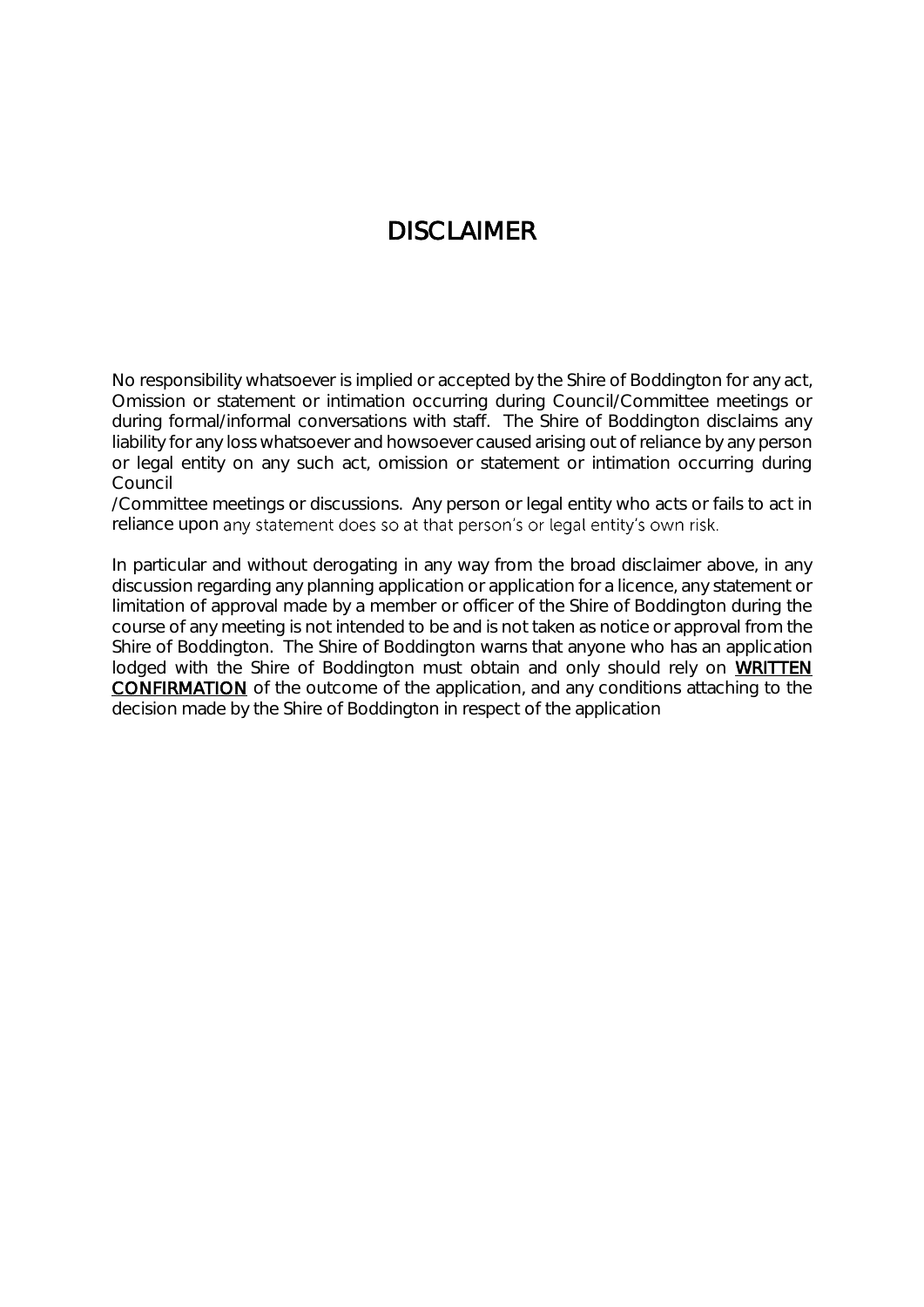## Agenda